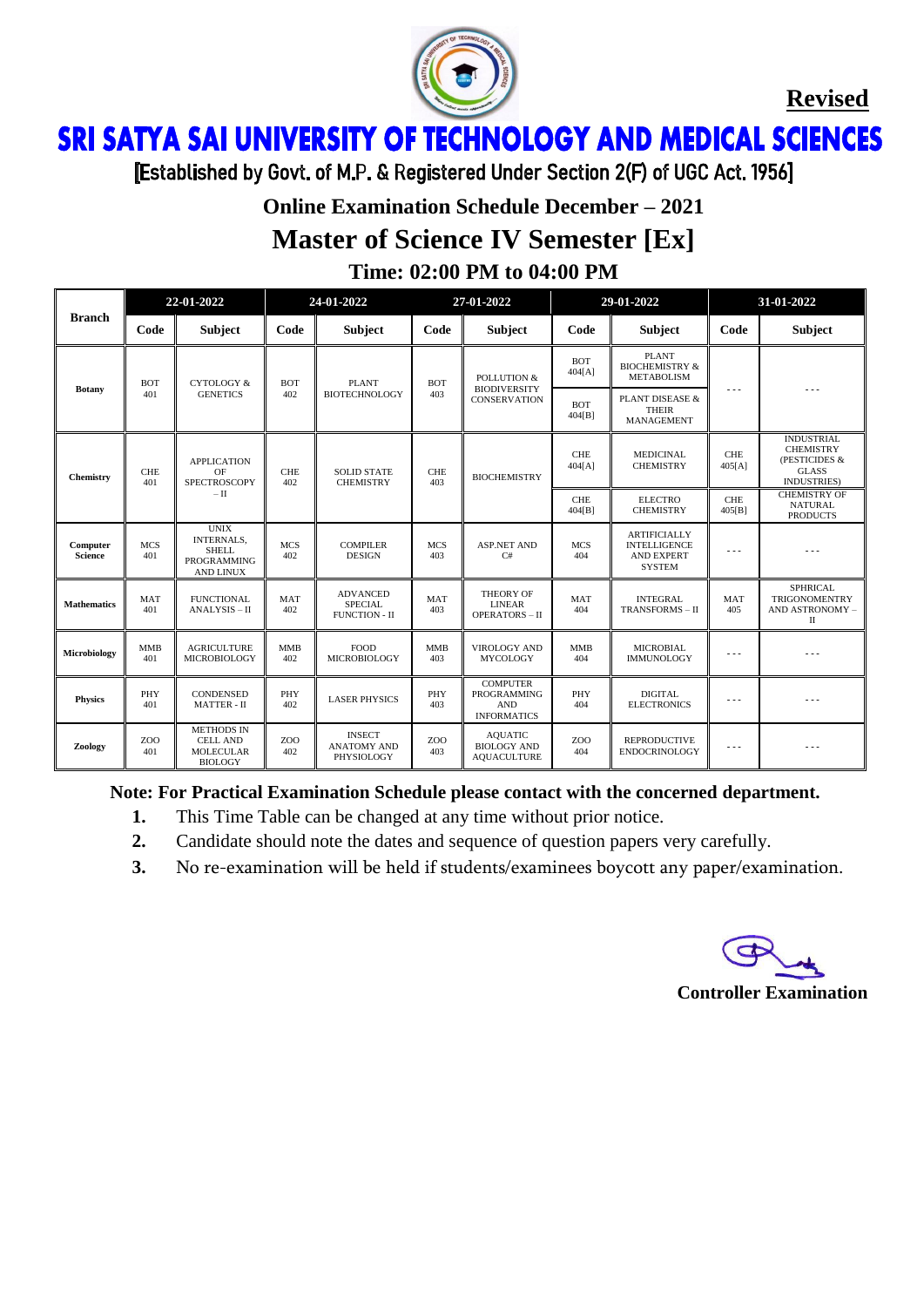

**Revised**

ì Ï

[Established by Govt. of M.P. & Registered Under Section 2(F) of UGC Act. 1956]

## **Online Examination Schedule December – 2021 Master of Science III Semester [Regular/Ex] Time: 02:00 PM to 04:00 PM**

| <b>Branch</b>              | 22-01-2022        |                                                               | 24-01-2022        |                                                               | 27-01-2022        |                                                         | 29-01-2022             |                                                     | 31-01-2022     |                                                                                                      |
|----------------------------|-------------------|---------------------------------------------------------------|-------------------|---------------------------------------------------------------|-------------------|---------------------------------------------------------|------------------------|-----------------------------------------------------|----------------|------------------------------------------------------------------------------------------------------|
|                            | Code              | <b>Subject</b>                                                | Code              | <b>Subject</b>                                                | Code              | Code                                                    | <b>Subject</b>         | Code                                                | <b>Subject</b> | Code                                                                                                 |
| <b>Botany</b>              | <b>BOT</b><br>301 | <b>EVOLUTIONARY</b><br>AND ECONOMIC<br><b>BOTANY</b>          | <b>BOT</b><br>302 | <b>PLANT</b><br><b>REPRODUCTION</b>                           | <b>BOT</b><br>303 | <b>ETHNOBOTANY</b>                                      | <b>BOT</b><br>304      | <b>BIO DIVERSITY</b><br><b>CONSERVATION</b>         | .              | .                                                                                                    |
| Chemistry                  | <b>CHE</b><br>301 | <b>APPLICATION OF</b><br>SPECTROSOPY - I                      | <b>CHE</b><br>302 | <b>PHOTOCHEMISTRY</b>                                         | <b>CHE</b><br>303 | <b>ENVIRONMENTAL</b>                                    | <b>CHE</b><br>304      | <b>POLYMERS</b>                                     | <b>CHE 305</b> | <b>INDUSTRIAL</b><br><b>CHEMISTRY</b><br><b>(HEAVY</b><br><b>CHEMICALS &amp;</b><br><b>PETROLEUM</b> |
| Computer<br><b>Science</b> | <b>MCS</b><br>301 | <b>RDBMS CONCEPTS</b><br><b>AND ORACLE</b>                    | <b>MCS</b><br>302 | <b>MULTIMEDIA</b><br><b>TOOLS AND</b><br><b>APPLICATIONS</b>  | <b>MCS</b><br>303 | <b>SOFTWARE</b><br><b>ENGINEERING</b>                   | <b>MCS</b><br>304      | <b>ADVANCED JAVA</b><br>PROGRAMMING                 | $\cdots$       | .                                                                                                    |
| <b>Mathematics</b>         | <b>MAT</b><br>301 | <b>FUNCTIONAL</b><br>ANALYSIS-I                               | MAT<br>302        | <b>ADVANCED</b><br><b>SPECIAL FUNCTION</b><br>- I             | <b>MAT</b><br>303 | <b>THEORY OF</b><br><b>LINEAR</b><br><b>OPERATORS-I</b> | <b>MAT</b><br>304      | <b>INTEGRAL</b><br>TRANSFORMS-I                     | <b>MAT 305</b> | <b>SPHERICAL</b><br><b>TRIGONOMETRY</b><br><b>AND</b><br>ASTRONOMY-I                                 |
| Microbiology               | <b>MMB</b><br>301 | <b>ENVIRONMENTAL</b><br><b>MICROBIOLOGY</b>                   | <b>MMB</b><br>302 | <b>INDUSTRIAL &amp;</b><br><b>FOOD</b><br><b>MICROBIOLOGY</b> | <b>MMB</b><br>303 | <b>MEDICAL</b><br><b>MICROBIOLOGY</b>                   | <b>MMB</b><br>304      | <b>AGRICULTURAL</b><br><b>MICROBIOLOGY</b>          | .              | .                                                                                                    |
| <b>Physics</b>             | PHY<br>301        | <b>CONDENSED</b><br><b>MATTER PHYSICS</b><br>$-I$             | PHY<br>302        | <b>NUCLEAR AND</b><br><b>PARTICLE PHYSICS</b>                 | PHY<br>303        | <b>DIGITAL</b><br>ELECTRONICS-I                         | PHY<br>304             | <b>ATOMIC AND</b><br><b>MOLECULAR</b><br>PHYSICS-II | .              | ---                                                                                                  |
| Zoology                    | ZOO<br>301        | <b>COMPARATIVE</b><br><b>ANATOMY OF</b><br><b>VERTEBRATES</b> | ZOO<br>302        | <b>DEVELOPMENTAL</b><br><b>BIOLOGY</b>                        | ZOO<br>303        | <b>ECO-TOXICOLOGY</b>                                   | ZO <sub>O</sub><br>304 | <b>ENDOCRINOLOGY</b>                                | .              |                                                                                                      |

#### **Note: For Practical Examination Schedule please contact with the concerned department.**

- **1.** This Time Table can be changed at any time without prior notice.
- **2.** Candidate should note the dates and sequence of question papers very carefully.
- **3.** No re-examination will be held if students/examinees boycott any paper/examination.

**Controller Examination**